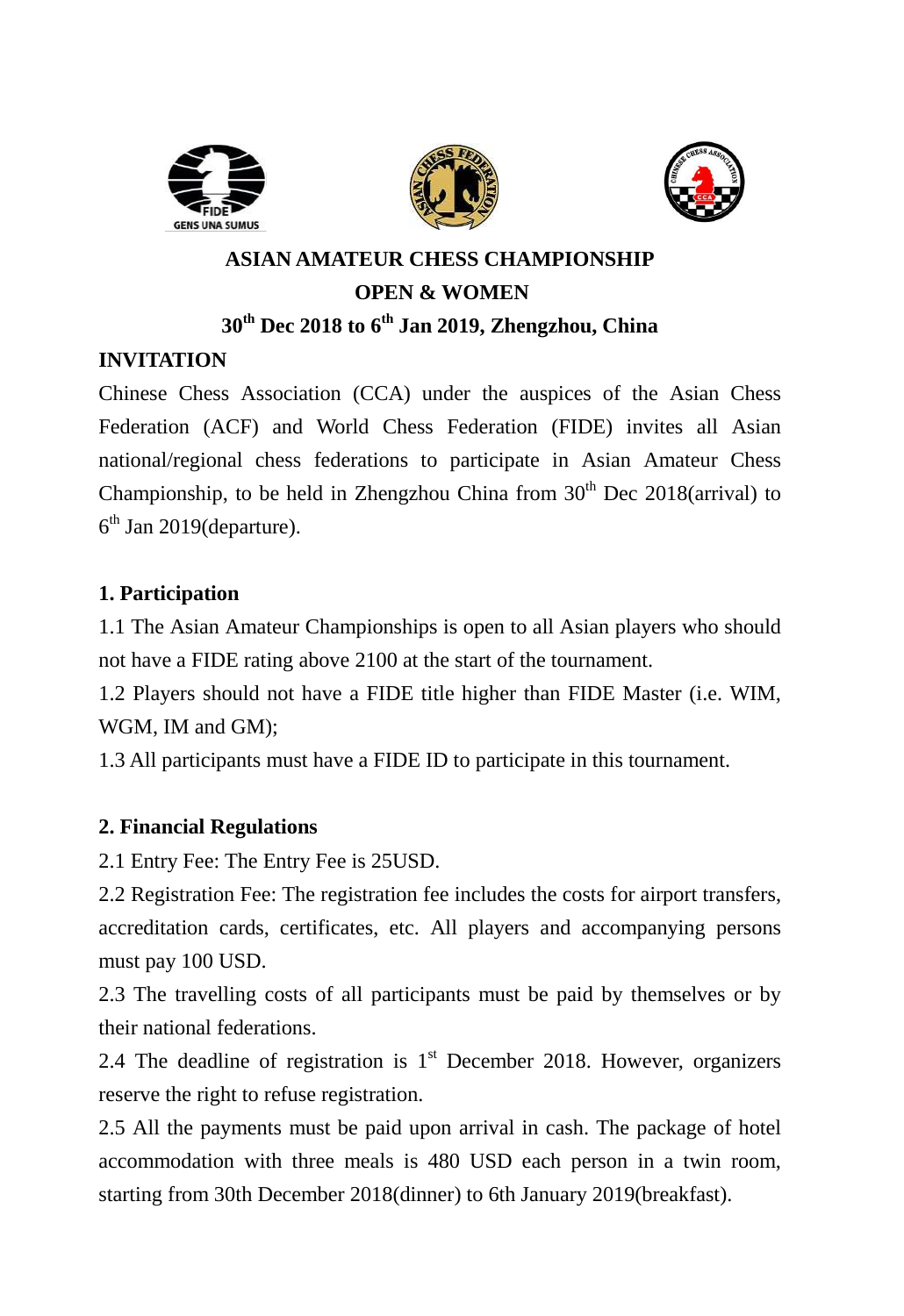### **3. Playing Venue & Official Hotel**

3.1. The playing venue shall be Zhengzhou Jianguo Hotel.

3.2 Official hotel will be Zhengzhou Jianguo Hotel.

3.3 Two (2) players per federation, one male and one female players, are entitled to free board and lodging for 7 nights starting from  $30<sup>th</sup>$  Dec 2018(dinner) to  $6<sup>th</sup>$  Jan 2019 (breakfast) at the official hotel in twin-room or triple-room basis.

3.4 All other players and all accompanying persons should pay the cost for board and lodging (with breakfast, lunch & dinner) per person per night as given below.

3.5 All participants are obliged to lodge at the official hotels.

3.6 Bookings of official hotel for the event should be done only through the organizers.

# **4. Tournament Format**

4.1 The FIDE Laws of Chess shall apply.

4.2 The tournament will be played according to the Swiss system of 9 rounds.

4.3 Time control: Each player shall have 90 minutes with the addition of 30 seconds per move starting from the first move.

4.4 Default time is 30 minutes.

4.5 The final ranking order of the players is determined by the number of points scored. If at the end of the tournament two or more players are tied for ranking or any prize, tie shall be broken as in accordance to the following:

a- Direct encounter

b- The greater number of wins

c- Buchholz

d- Buchholz Cut 1

e- Buchholz Cut 2

f-Sonnenborh Berger

# **5. Schedule**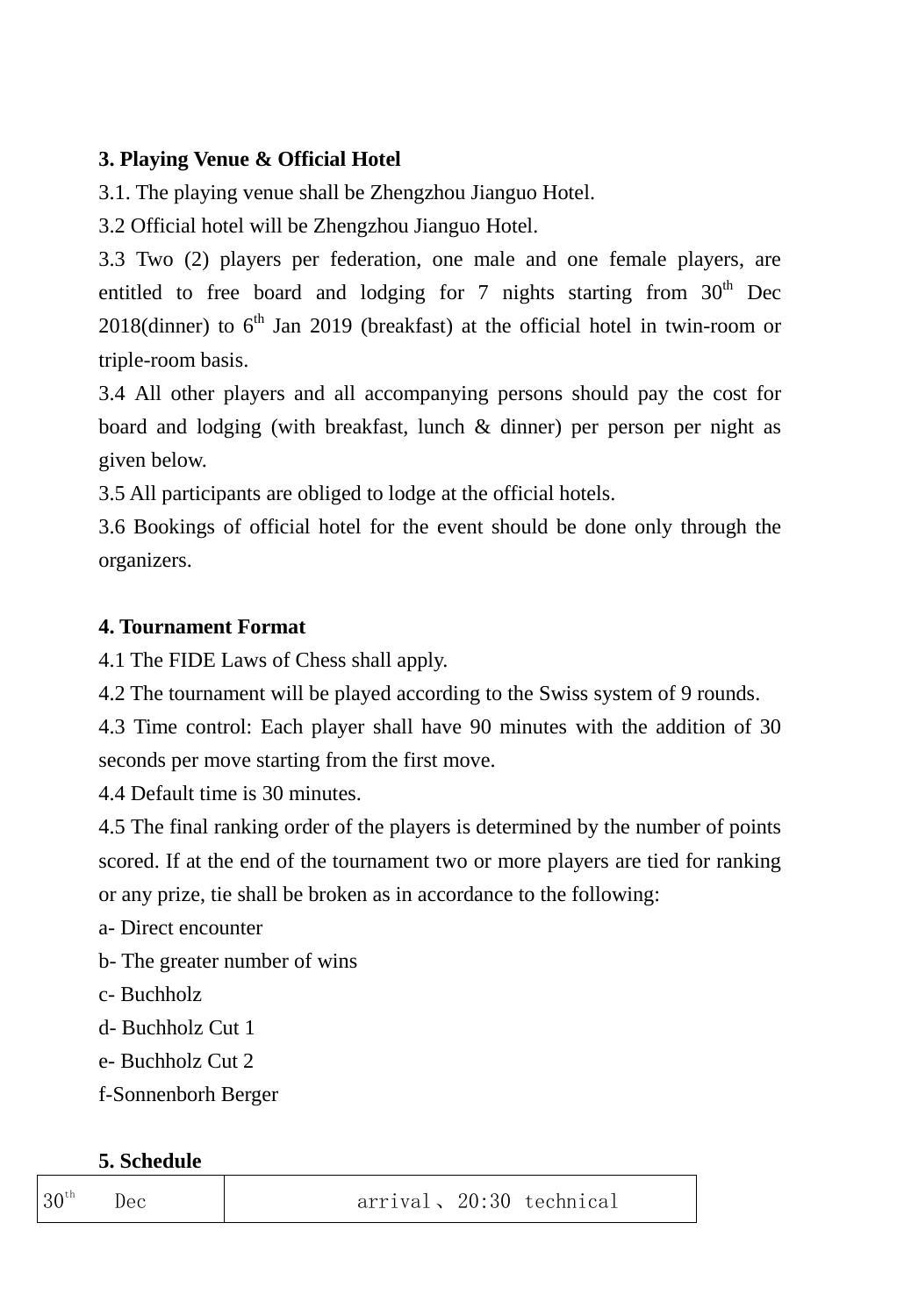| 2018                    |     | meeting                                            |
|-------------------------|-----|----------------------------------------------------|
| $31^{st}$<br>2018       | Dec | $9:30$ opening ceremony,<br>$10:00$ round 1        |
| $1^{\rm st}$<br>2019    | Jan | $9:00$ round $2$ 16:00<br>round 3                  |
| $2^{\text{nd}}$<br>2019 | Jan | $9:00$ round 4                                     |
| $3^{\text{rd}}$<br>2019 | Jan | $9:00$ round $5$ , $16:00$<br>round 6              |
| $4^{\text{th}}$<br>2019 | Jan | 9:00 round 7, 16:00<br>round 8                     |
| $5^{\text{th}}$<br>2019 | Jan | $9:00$ round $9 \sqrt{15:00}$<br>awarding ceremony |
| $6^{\rm th}$<br>2019    | Jan | departure                                          |

#### **6.Prizes**

6.1 Finishing first equal up to 3 players or Silver & Bronze Medal (after tiebreak) winners shall be awarded the CM/WCM title.

6.2 Certificates and cash prize will be awarded to the top players in each category as given below before tax.

| Open category   |            |  |  |  |
|-----------------|------------|--|--|--|
| Ranking         | Prizes USD |  |  |  |
| 1 <sup>st</sup> | 850        |  |  |  |
| 2 <sup>nd</sup> | 750        |  |  |  |
| $3^{rd}$        | 650        |  |  |  |
| 4 th            | 550        |  |  |  |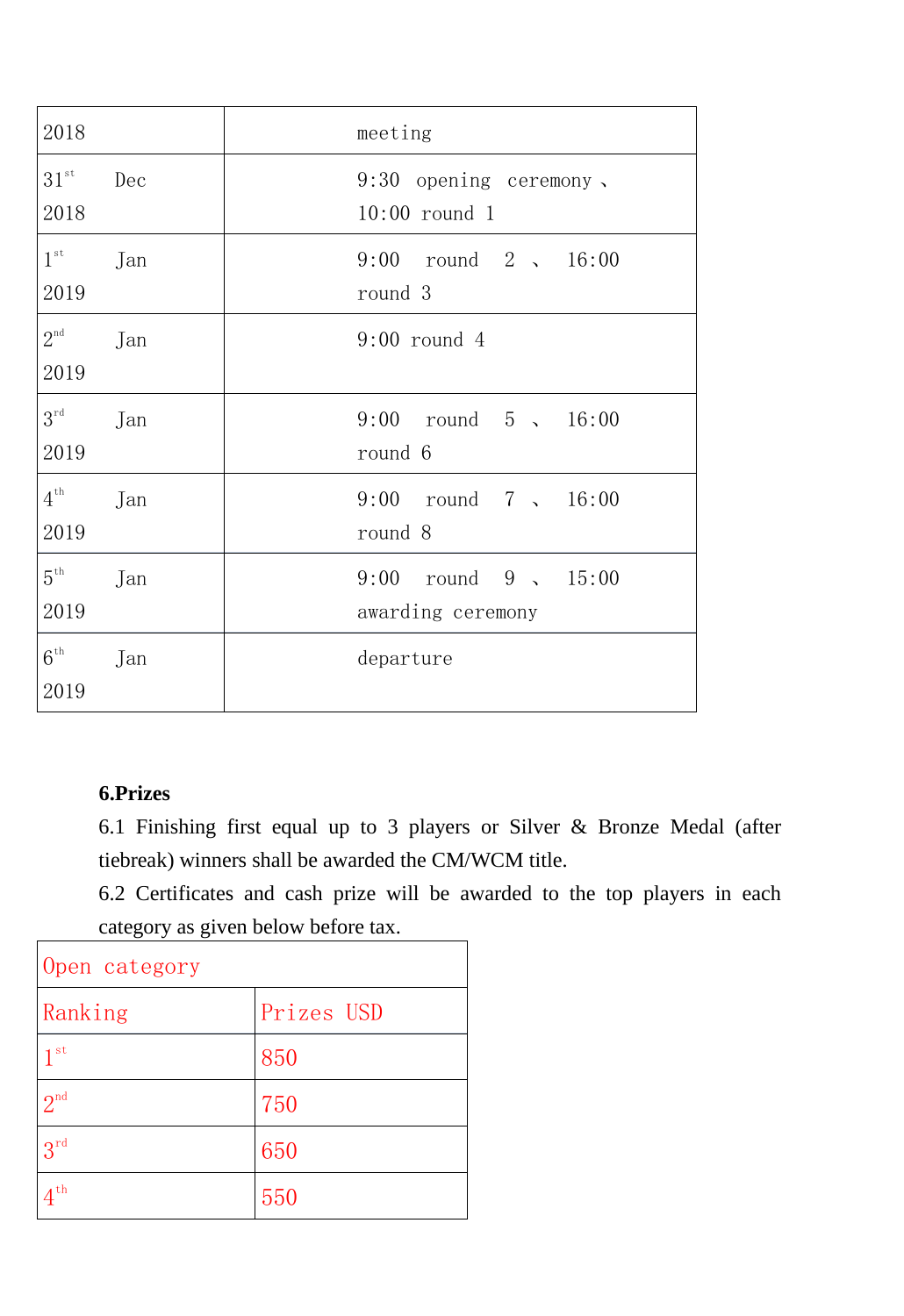| $5^{\mathrm{th}}$  | 450  |
|--------------------|------|
| $6^{\text{th}}$    | 400  |
| $7^{\text{th}}$    | 350  |
| $8^{\text{th}}$    | 300  |
| $9^{\text{th}}$    | 250  |
| $10^{\mathrm{th}}$ | 200  |
| $11^{th}$          | 150  |
| $12^{\mathrm{th}}$ | 100  |
| <b>TOTAL</b>       | 5000 |

| Special prizes  |                 |            |  |  |
|-----------------|-----------------|------------|--|--|
| Category        | Ranking         | Prizes USD |  |  |
|                 | 1 <sup>st</sup> | 300        |  |  |
| <b>WOMEN</b>    | 2 <sup>nd</sup> | 200        |  |  |
|                 | $3^{\text{rd}}$ | 100        |  |  |
| <b>UNTRATED</b> | 1 <sup>st</sup> | 100        |  |  |
|                 | 2 <sup>nd</sup> | 80         |  |  |
|                 | $3^{\text{rd}}$ | 50         |  |  |
| <b>TOTAL</b>    |                 | 830        |  |  |